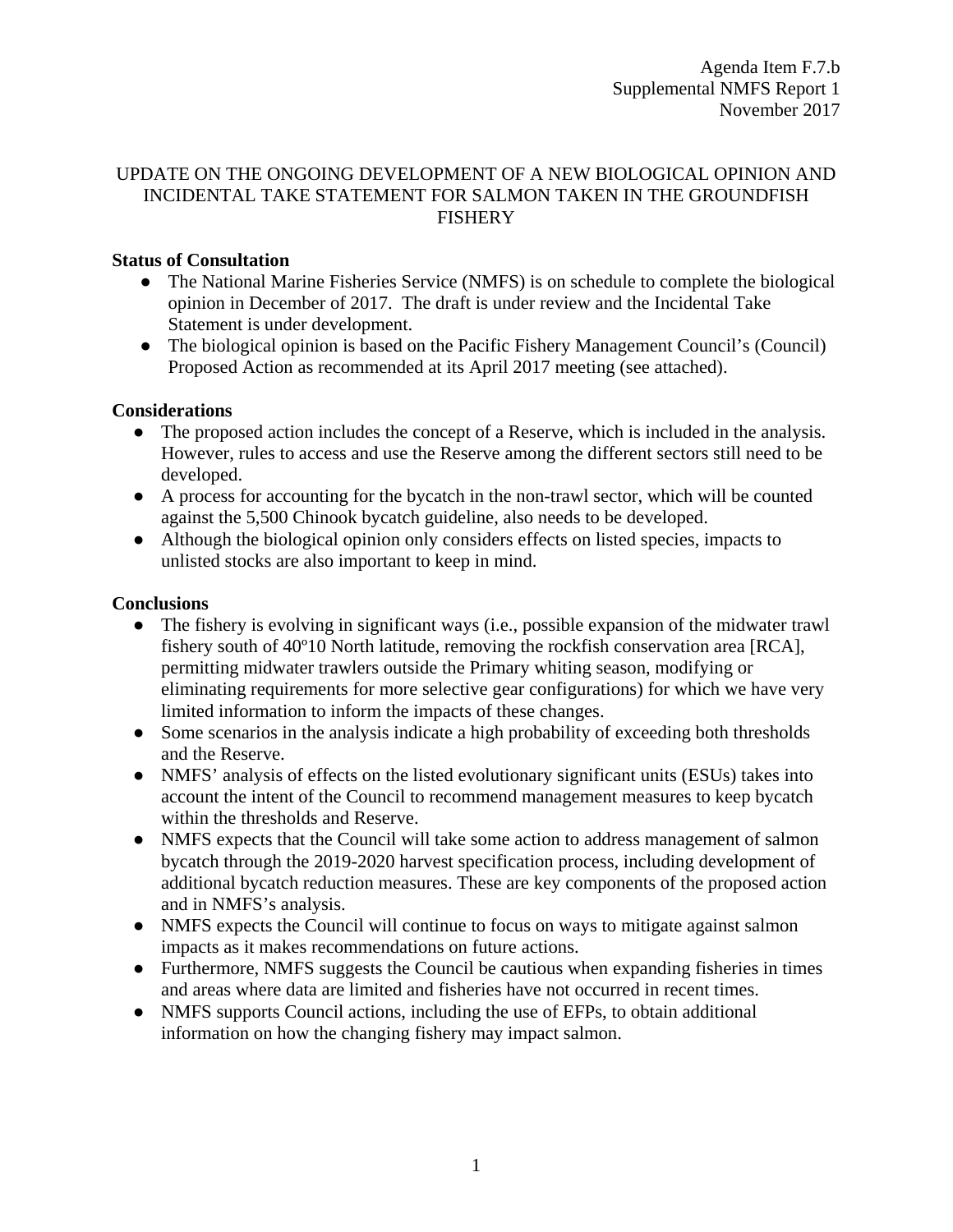# **Provide Final Recommendations to NMFS on Chinook Bycatch Thresholds and Other Measures for the Endangered Species Act Section 7 Consultation**

**(Agenda Item F.3, April 2017)**

# Description of Fisheries

With regard to the scenario that best represents the future conditions in fisheries management under the Pacific Coast Groundfish Fishery Management Plan (FMP), use Scenario 1A for the whiting fishery, and the distribution and bycatch rate assuptions in Scenario 2B(1) for bottom trawl, limited entry and open access fixed gear, non-whiting midwater trawl, and recreational fisheries, as updated by the Groundfish Management Team (GMT) in F.3.a, Supplemental GMT Reports 1 and 2 and Agenda Item I.1.a., NMFS Report 1, March 2017.

Also, in recognition of the Council's ongoing process to consider revisions to groundfish essential fish habitat and rockfish conservation areas (RCAs), consider the preliminary preferred alternatives as the projected RCA configurations.

### Estimated Harvest Levels

In determining the expected amounts of groundfish that would be harvested, include the following assumptions in the analysis:

- 1. The U.S. share of the Pacific whiting total allowable catch will be achieved and, for the purposes of the analysis, estimate that amount to be up to 500,000 mt in the future;
- 2. The at-sea trawl whiting groundfish allocations and set asides will be fully harvested by the at-sea sectors;
- 3. For the individual fishing quota (IFQ) fishery (i.e., shoreside whiting, bottom trawl, and midwater non-whiting trawl), allocations for the following species will be fully harvested: sablefish, petrale sole, lingcod, shortspine and longspine thornyheads, and overfished rockfish species (i.e., bocaccio, cowcod, darkblotched, and yelloweye rockfish, and Pacific ocean perch);
- 4. For the IFQ fishery, allocations for other groundfish stocks, for which it has harvested 75% or more of its allocations in 2014-2016, will be achieved;
- 5. For the IFQ fishery, the harvest levels in 2014-2016 for canary, widow, yellowtail, and chilipepper rockfish will be taken in the shoreside whiting and bottom trawl fisheries, and the balance of the IFQ allocations will be harvested in the midwater non-whiting trawl fishery;
- 6. For all other groundfish stocks, harvest levels for 2014-2016 for trawl fisheries will likely continue; and
- 7. Limited entry and open access fixed gear and recreational fishery allocations, harvest guidelines, and harvest levels will likely continue.